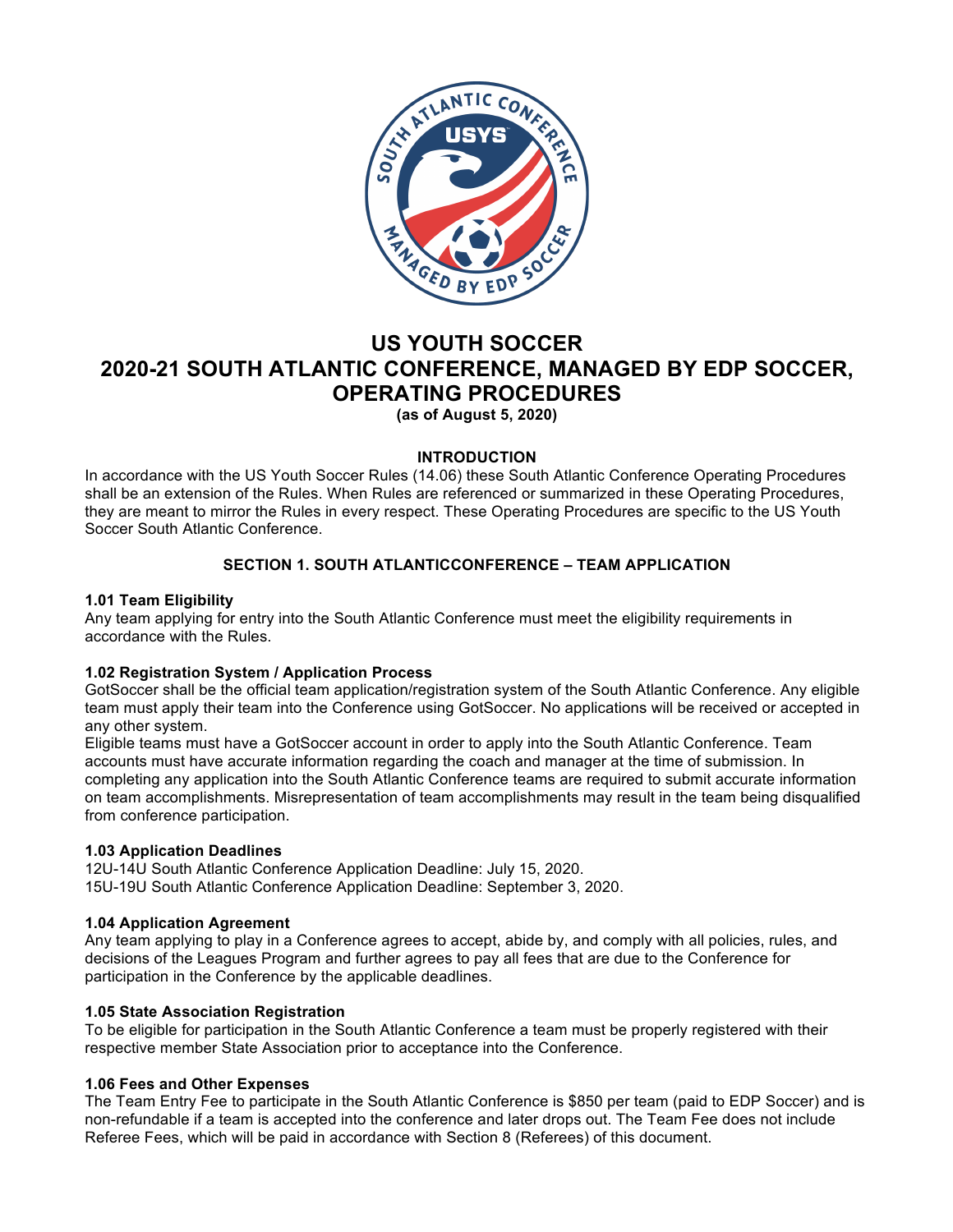# **SECTION 2. SOUTH ATLANTIC CONFERENCE – LEAGUE STRUCTURE AND QUALIFICATION**

## **2.01 Structure**

The 2020-21 US Youth Soccer South Atlantic Conference will include the following Boys and Girls age groups:

- 13 and Under (13U) for players born on January 1, 2008 or later
- 14 and Under (14U) for players born on January 1, 2007 or later
- 15 and Under (15U) for players born on January 1, 2006 or later
- 16 and Under (16U) for players born on January 1, 2005 or later
- 17 and Under (17U) for players born on January 1, 2004 or later
- 18 and Under (18U) for players born on January 1, 2003 or later
- 19 and Under (19U) for players born on January 1, 2002 or later\*

\*For all competitions within the National League (including the National League Conferences, the National League Showcase Series and the National League Playoffs), the oldest age group FOR THE 2020-21 SEASONAL YEAR ONLY will be 19/20-U. Eligible players' must be born on or after Jan. 1, 2001. This oneyear change is in place to allow players to participate in their final year of National League eligibility that they would have otherwise missed due to the COVID-19 pandemic.

Within the South Atlantic Conference there will be two (2) tiers of competition which will include teams primarily from the State Associations of Maryland, Delaware, Virginia and Eastern Pennsylvania.

- Premier I, which is the highest tier of competition, will include up to ten (10) teams in each 13U-19U gender age group. There shall be promotion between the Premier I tier and the second tier, Premier II. Teams will play a single round-robin within each gender age group of the Premier I tier.
- Premier II, which is the second tier of competition, will include up to will include up to ten (10) teams in each 13U-19U gender age group. There shall be promotion between the Premier I tier and the second tier, Premier II. Teams will play a single round-robin within each gender age group of the Premier II tier.

# **SECTION 3. SOUTH ATLANTIC CONFERENCE – TEAM ROSTERS**

## **3.01 Team Rosters**

The official Team Roster for the South Atlantic Conference shall be in GotSoccer. Teams are responsible for ensuring that their GotSoccer South Atlantic Team Roster is identical to their Official State Association Roster. The GotSoccer roster must be accurate by 24 hours prior to a team's first match of the season. A team's State Association may impose an earlier deadline. Additions to the Team Roster, subject to the requirements of a team's State Association, must be updated in the GotSoccer roster no later than 24 hours prior to a Conference match.

South Atlantic Conference teams may create a Club Pass Roster in GotSoccer, which is the pool of Club Pass players designated for use by a specific team. Any club pass player must be added to the Club Pass Roster and Match Line-Up Card no later than 24 hours prior the Conference match in which the club pass players will participate.

## **3.02 Player Eligibility and Limitations**

All players must be current US Youth Soccer members and have member passes that have been approved by their respective State Association.

## **3.03 Team Match Day Line-Ups**

Up to eighteen (18) players (inclusive of both primary players and club pass players) are eligible to play in each Conference match. Eligible players must be listed on the Team Match Day Line-Up (i.e. GotSoccer Game Card). The GotSoccer Game Card will be the used as the official Team Match Day Line-Up prior to each Conference match, and the official Match Report following each Conference match. The process, timing, and verification of the Team Match Day Line-Up must be done in accordance with Section 9 (Match Day Procedures) of this document.

Players on the team roster who are not eligible/participating in a Conference match are allowed in the team bench area but must not be in uniform.

## **3.04 Playing of Ineligible Player**

In accordance with Rules, a team that plays an ineligible player shall be subject to disciplinary action including but not limited to: (a) forfeiture of the match; and (b) suspension of the team's coach from Conference competition. Additional disciplinary action could include (a) expulsion of the team from the Conference; and/or (b) any further action(s) as determined by the Conference League Manager.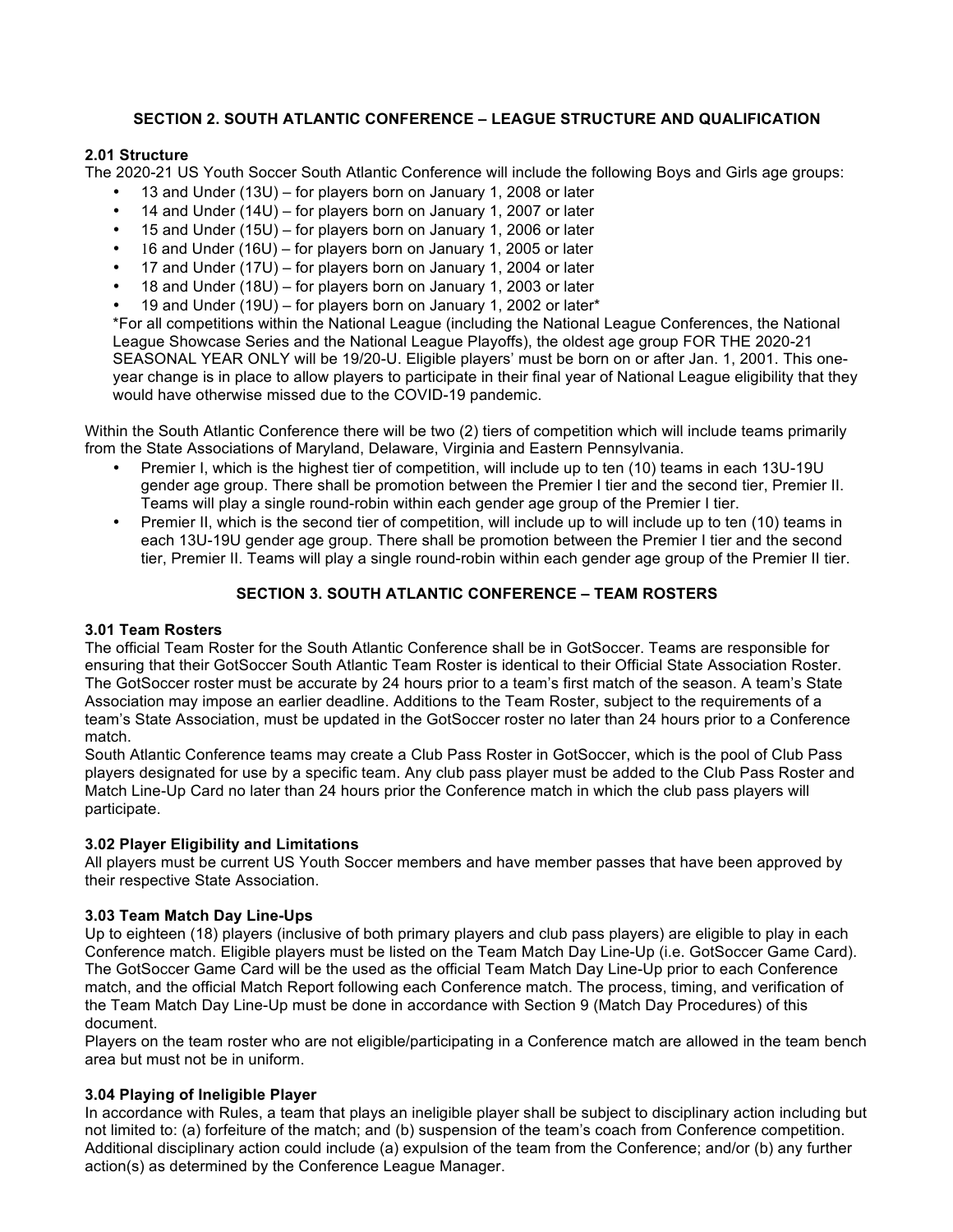Accusations from teams of an ineligible player must be extensively substantiated and is incumbent on the accuser to provide concrete evidence of ineligibility.

## **3.05 Player Information**

The South Atlantic Conference may require participating teams to provide information on players for use in promoting the Conference and/or its teams and players. Upon request, teams are required to submit information regarding personal player history, competition history, roster history, and any other information that may help promote the league, player, or team.

# **SECTION 4. SOUTH ATLANTIC CONFERENCE – SCHEDULING AND MATCH MANAGEMENT**

## **4.01 Number of Matches**

Each team will be scheduled to play a minimum of four (4) matches in a season. Most gender age groups in the South Atlantic Conference Premier I will play between six (7) – nine (9) matches in a single round-robin format. Most gender age groups in the South Atlantic Conference Premier II will play between nine (6) – nine (9) matches in a single round-robin format. The final match count will be determined by the number of accepted teams in the Conference.

## **4.02 Match Schedule and Rest Periods**

It is the intent of the league to play only one (1) match per day; however, when circumstances dictate, no more than two (2) matches a day may be scheduled. Every effort will be made to provide for a minimum of three (3) hours rest between matches. Most circumstances involving teams playing two (2) matches in a day will be related to rain-out reschedules.

## **4.03 Inclement Weather and Unplayable Field Conditions Prior to Match**

The Host Complex / Club is responsible for notifying the League Manager as soon as possible if matches on scheduled fields are unable to be played due to field closings or inclement weather. The League Manager, in consultation with the host complex, will make every effort to determine the status of inter-state matches by the Wednesday prior to the inter-state weekend of play (Saturday and Sunday). Rescheduling of inter-state matches is done in accordance with Conference Rescheduling Policy.

## **4.04 Rescheduling Policy**

Once the South Atlantic Conference schedule is published it shall be considered official. Changes are permitted at the discretion of the League Manager due to transcription errors, inaccurate information provided to the South Atlantic Conference or other errors as determined by the League Manager. All other changes to the schedule shall be made in accordance with the below parameters. Any reschedule situation not included here-in will be determined at the sole discretion of the League Manager.

1. (a) Should a team have a conflict with a National League event (national tier), their conflicting South Atlantic Conference match will be rescheduled by the League Manager.

## **4.10 Referee Jurisdiction**

Once the referee has jurisdiction of a match, the match may be stopped, suspended, or terminated as provided in the "IFAB Laws of the Game."

# **4.11 Emergency Match Management Procedures**

On an emergency basis, the League Manager reserves the right to impose emergency Match Management Procedures. These procedures shall be limited to those items that are necessary, in the sole opinion of the League Manager, in order for a match to be played. Such procedures could include, but are not limited to, the following.

- 1. (a) Shortening match lengths or half time due to inclement weather, lack of light, or other extraordinary circumstances.
- 2. (b) Moving a match to earlier or later in a day.
- 3. (c) Establishing additional match day(s) due to excessive rainouts.
- 4. (d) Approving the use of less than a 3-man referee crew or approving use of a "club" linesman.
- 5. (e) Approving an alternate method to validate eligible players.

# **SECTION 5. SOUTH ATLANTIC CONFERENCE – STANDINGS**

## **5.01 Earning Points in Matches**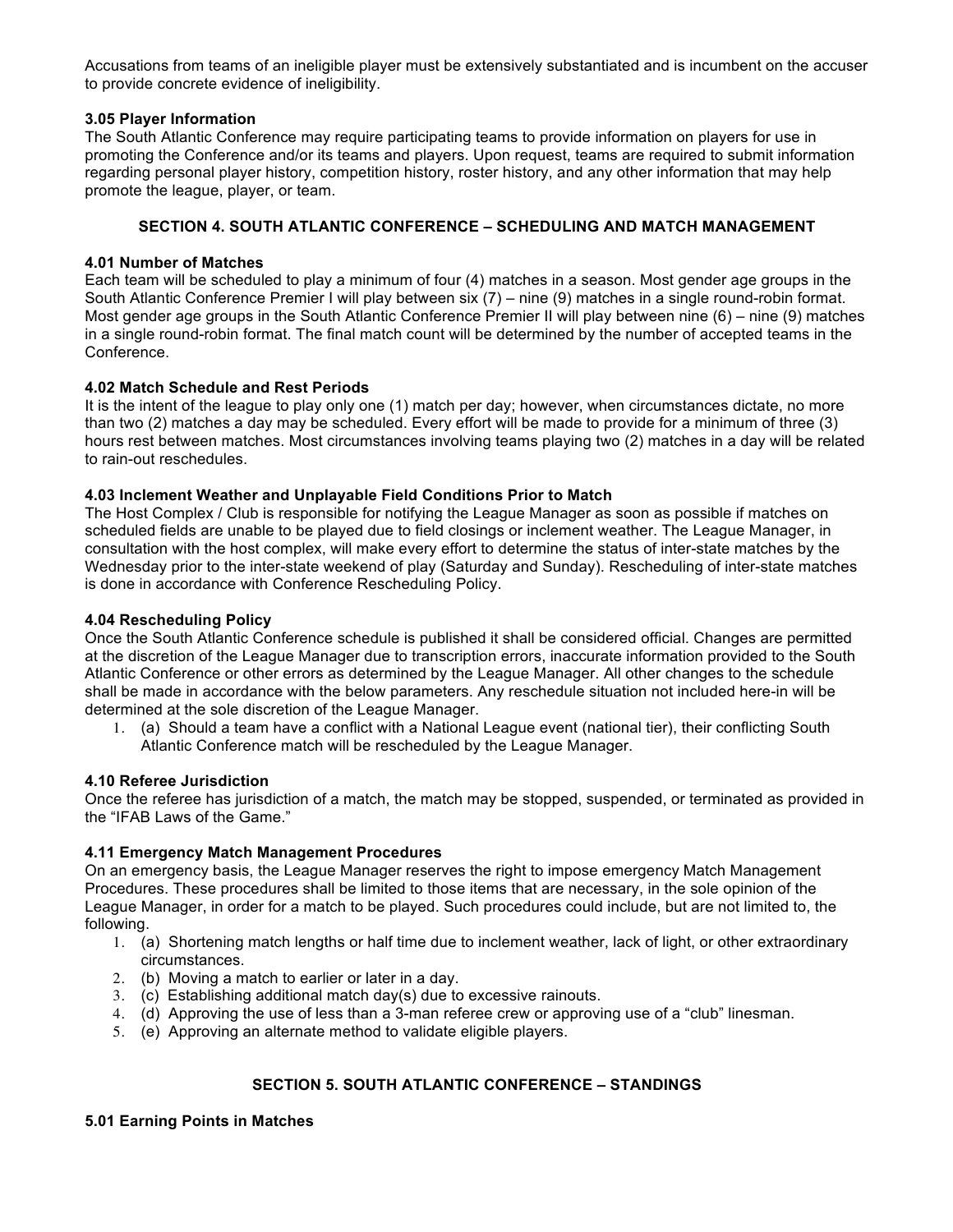Points earned in the South Atlantic Conference will be in accordance with Rules. The standings of teams within the South Atlantic Conference will be based upon the number of points earned from each match. Teams earn points as follows: 3 points for a win; 1 point for a tie; and no points for a loss.

## **5.02 Forfeits**

A forfeited match will be scored as a 1-0 win for the opponent. A team forfeiting any match shall be dropped from the South Atlantic Conference at the discretion of the League Manager following a review of the incident resulting in any Forfeits. Should a team be dropped, all scores for that team in the seasonal year schedule shall be recorded as a 1-0 win for the opponent. In addition, a team that forfeits one of more matches may be subject to further sanctioning including but not limited to a fine, become ineligible to advance to Regionals, become ineligible to advance to the National Tier of the National League, or be suspended from the Leagues Program. The League Manager of the South Atlantic Conference, after consultation of the NL Management Group, shall determine any additional sanctioning.

# **SECTION 6. SOUTH ATLANTIC CONFERENCE – NATIONAL/REGIONAL COMPETITIONS**

## **6.01 Advancement to US Youth Soccer Eastern Regional Championships**

The top team in the Premier I tier (Club v Club and Team v Team competitions) of each 13U-19U gender age group in the South Atlantic Conference will qualify for 2020 Eastern Regional Championships that same seasonal year as the South Atlantic Conference representative. To be eligible for advancement to the 2020 Eastern Regional Championships, the qualified South Atlantic Conference team must have participated in their state association's State Cup competition. Should a team qualify for the Eastern Regional Championships through both the South Atlantic Conference and State Cup competition, the team will advance to Eastern Regional Championships as the South Atlantic Conference representative.

## **6.02 Qualification into the US Youth Soccer National League Playoffs (National tier)**

The top team in each 13U-18U gender age group, by points/tiebreakers, from the Premier I tier of the South Atlantic Conference shall qualify for the US Youth Soccer National League Playoffs (National tier) the next seasonal year in the team's rising gender age group.

# **SECTION 7. SOUTH ATLANTIC CONFERENCE – RULES OF PLAY**

## **7.01 Applicable Rules and Laws of the Game**

Matches will be played under the applicable policies and rules of National League and US Youth Soccer. Teams are responsible for obtaining and abiding by the IFAB Laws of the Game as they govern play subject to the modifications noted the Rules.

## **7.02 Substitutions**

Matches in the 15U, 16U, 17U, 18U and 19U age groups will operate under the FIFA-7 players "per half" substitution system (limited substitution). Once replaced, players cannot re-enter the game during that half of play. Substitutions may be made at any stoppage of play with the approval of the referee. If a player is removed from the match and no substitute enters the match for the player (team plays short), the original player may reenter the match. Reentry shall be at a normal substitution point (with approval of the referee) or at any point during the match if the referee signals for the player's reentry. Matches in the 13U and 14U age groups shall have unlimited substitutions.

During a match is that is part of a Conference event using neutral Health Care Professionals (HCP) or neutral Athletic Trainer Certified (ATC) to monitor the fields, if a player is suspected of suffering a head injury, such player may be substituted for evaluation. The substitution for the evaluation of a concussion/head injury will not count towards the team's total allowed substitutions in a half. However, the team must have at least one substitution available to implement this temporary substitution.

If the player is deemed by the neutral HCP or neutral ATC to not have been diagnosed as having a possible concussion, the player may re-enter the game at any stoppage of play and must replace the original substitute. This head injury evaluation substitution will not count as a used substitution in the half. Furthermore, the temporary substitute will be able to re-enter the game in that half at a later time. If the player is not cleared to return to play by the HCP or ATC, the replacement player will no longer be considered a temporary substitute and the team will be charged a substitution.

## **7.03 Match Length**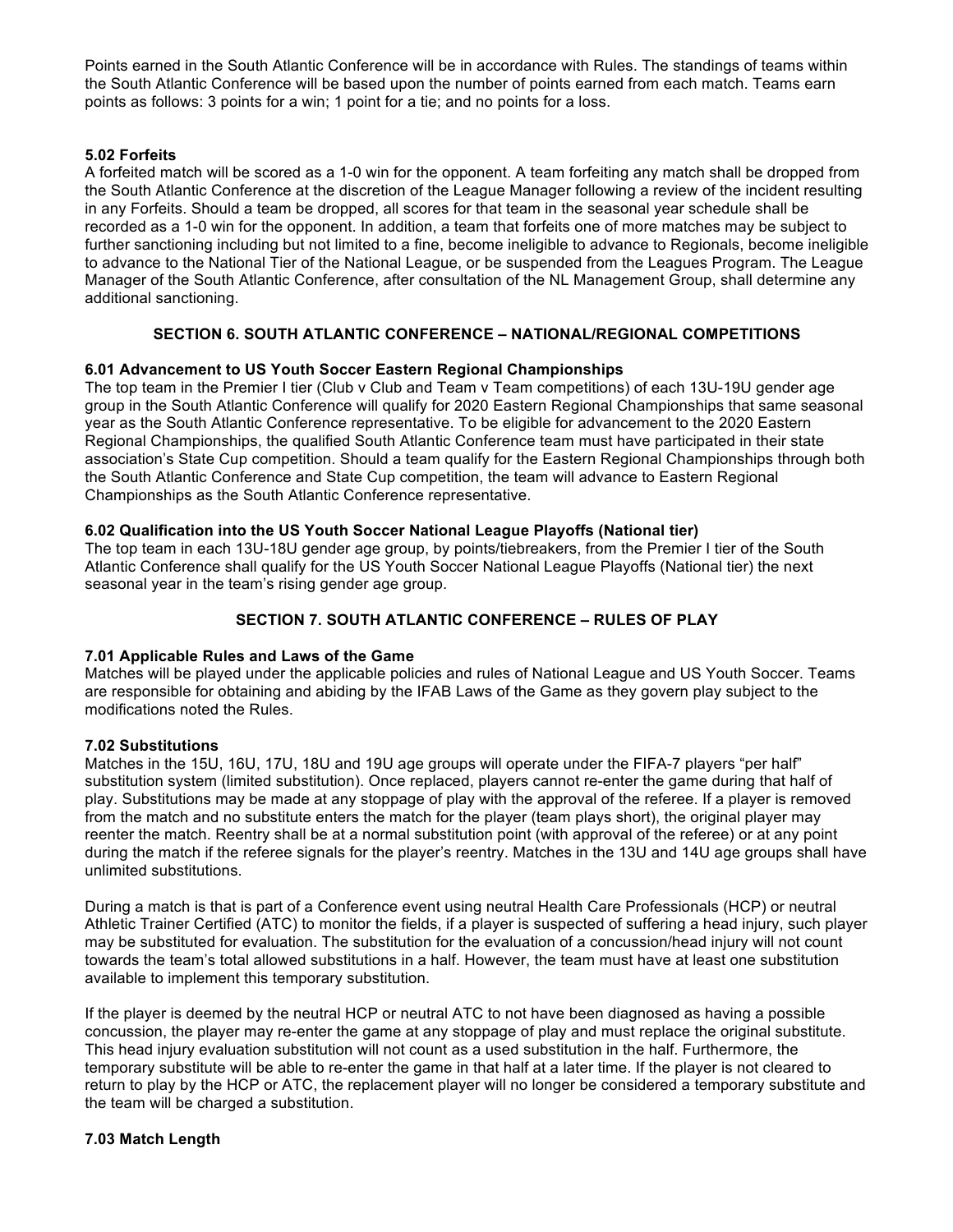Each Conference match length will be in accordance with Rules. The League Manager will have discretion to shorten match lengths in cases of extraordinary circumstances.

## **7.04 Team Uniforms**

Team Uniforms must be in accordance with Rules. Every team in the South Atlantic Conference must have two (2) sets of jersey's and socks. The expectation is for the team listed first in the schedule to wear their lighter/white colored jersey and socks, while the team listed second in the schedule to wear their darker colored jersey and socks. If, in the opinion of the Referee, a team color conflict exists, the team listed second in the schedule should change.

Every player on the field must have a unique number (from the rest of the team) affixed on the back of their jersey, with the exception of goalkeepers. Goalkeeper jersey numbers are optional, but if a number is affixed, it must be a unique number (from the rest of the team). Taped numbers will not be allowed.

US Youth Soccer, National League, or other US Youth Soccer related logos/patches are allowed on uniforms, in addition to the team name, team sponsor, or shirt manufacturer. No other patches/logos are permitted without the written approval of the League Manager.

## **7.05 South Atlantic Conference Protocol for Send Offs and Dismissals**

Protocols for send offs and dismissals shall be in accordance with Rules. In the South Atlantic Conference, should a player be sent off from a Conference match, the designated area for the ejected player shall be the Team Bench Area and will remain there under the supervision of the player's Coach. If the sent off player cannot be controlled by the Coach, the Referee may require the removal of the player from the entire field area. If such player is removed from the field area, the Coach must designate a parent or Team Official to supervise the player away from the field area.

## **7.06 Team Coaches – Coaching Education Requirement**

Coaches of teams within the South Atlantic Conference must have obtained a US Soccer National D License or the United Soccer Coaches equivalent (National Diploma) level of coaching education. All coaches and team officials in the Team Bench Area must have proper credentials issued by their State Association.

# **SECTION 8. SOUTH ATLANTIC CONFERENCE – REFEREES**

## **8.01 Three Person System**

Matches shall be officiated in accordance with Rules. The League Manager may, in extreme circumstances, approve exceptions to the use of the three-person system.

## **8.02 Referee Assignor**

The League Manager, in consultation with the State Association, will determine which referee assignor will assign. Referee assignors must be a certified US Soccer assignor. The referee assignor shall be paid according to US Youth Soccer Policy.

## **8.03 Payment of Referees**

Referee and Assistant Referees will be paid at the fields, prior to the start of each match. Each team involved in a Conference match will be responsible for paying half of the total cost for the Referee and Assistant Referees. The Referee and Assistant Referees will be made in accordance with the below totals and breakdown of denominations.

- 13U-14U: \$140.00 (Center \$70, AR1 \$35, AR2 \$35). \$70.00 per team.
- 15U-16U: \$160.00 (Center \$80, AR1 \$40, AR2 \$40). \$80.00 per team.
- 17U-19U: \$180.00 (Center \$90, AR1 \$45, AR2 \$45). \$90.00 per team.

# **8.04 Filing of Referee Match Report**

Prior to each Conference match, each team shall present a GotSoccer "Game Card" to the Referee, which shall serve as the Official Match Line-Up Card prior to the game and the official Match Report following the completion of the game. The Referee shall select one of the Match Line-Up Cards and use it to check-in the players from both teams. The selected Match Line-Up Card will become the official Match Report.

Following the completion of each Conference Match, the Referee shall accurately report all scores and cards issued onto the selected Match Report (provided to the Referee by each team prior to the match). Once the scores and cards issued are written on the Match Report, it should be presented to both coaches for their signature. It is recommended that each team take a picture of the final Match Report for their own records. The Referee shall then submit the Match Report to the on-site Conference Official or referee assignor. In cases of "one off" games, the Referee shall submit the Match Report to his/her referee assignor, who will in turn submit to the League Manager.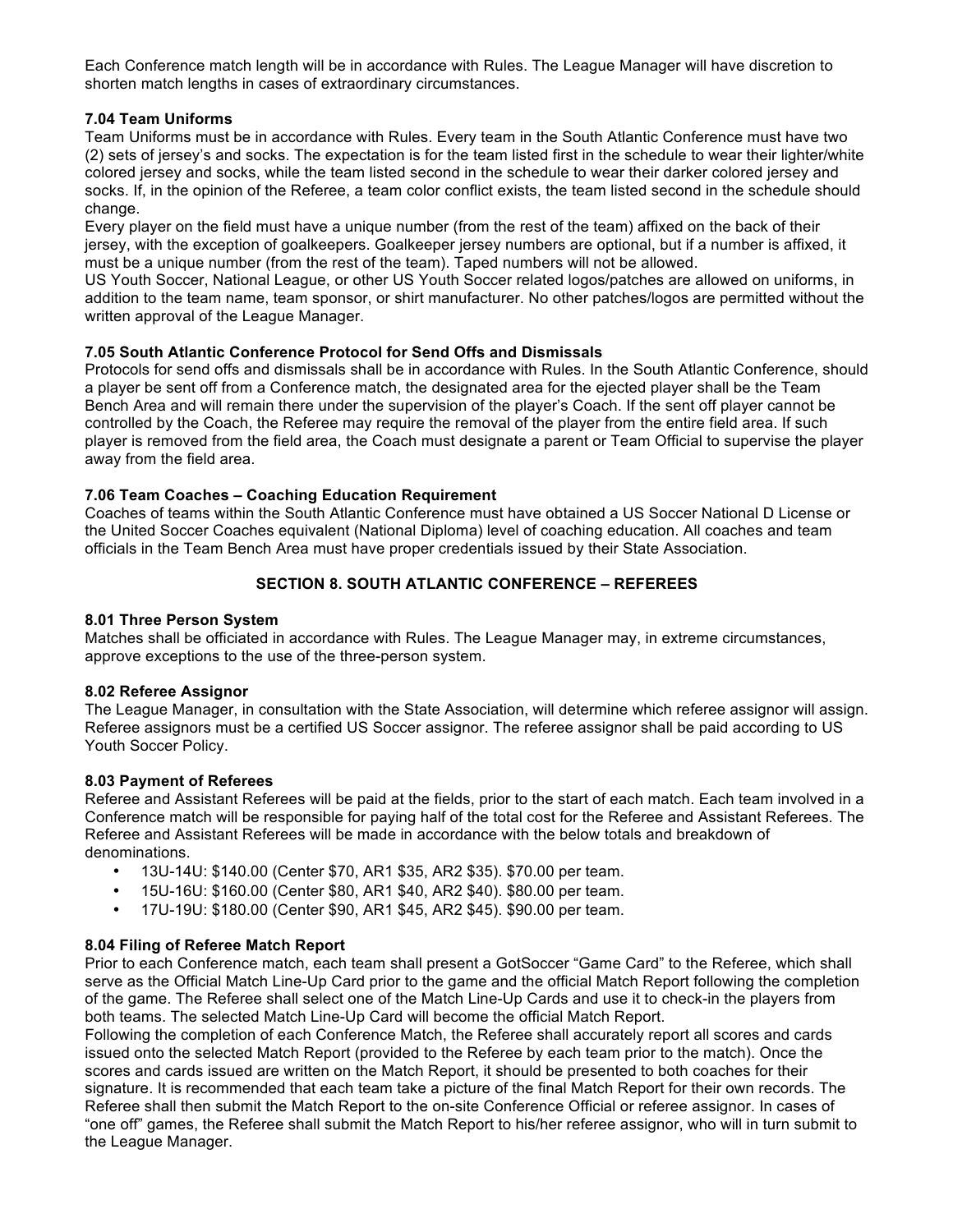If a player is sent off for Violent Conduct, Spitting, or Abusive Language, a US Soccer Supplemental Report must be filled out and submitted to the on-site Conference Official or referee assignor with the Match Report. Additionally, a US Soccer Supplemental Report must be filled out and submitted to the on-site Conference Official or referee assignor for situations involving Referee Abuse or Referee Assault. The on-site Conference Official or referee assignor shall submit all Match Reports and US Soccer Supplemental Reports to the League Manager.

# **SECTION 9. SOUTH ATLANTIC CONFERENCE – MATCH DAY PROCEDURES**

## **9.01 Match Day Procedures**

The South Atlantic Conference Match Day Procedures apply to all matches played in the South Atlantic Conference, unless otherwise instructed by the League Manager.

## **9.02 Team Match Day Line-Up Card**

The GotSoccer generated Game Card shall be the official Team Match Day Line-Up Card for the South Atlantic Conference. The Match Day Line-Up Card for each Conference match should be printed no earlier than 24 hours prior to the scheduled start of that match. This timing will ensure the most accurate information for each team lineup. The eighteen (18) eligible players (inclusive of both primary and club passed players) should be listed on the Match Line-Up Card no later than 24 hours prior to a Conference match.

(a) Printing the Team Match Day Line-Up Card: Each team must print and present the referee with a copy of the Team Match Day Line-Up Card (GotSoccer Game Card). To print the GotSoccer Game card, log into the team account and select the South Atlantic Conference schedule. To the left of each match is a small PDF icon. Click the PDF icon to download/print the GotSoccer Game Card.

## **9.03 Match Day Line-Up Players**

The Team Match Day Line-Up Card must include the eighteen (18) eligible players (inclusive of both primary and club pass players) a team will use in a South Atlantic Conference match. Should more than eighteen players appear on the card, the Coach or Team Official must manually strike through the players that will not participate (prior to check-in by the referee) for a maximum of eighteen (18) eligible players.

(a) Preparing the Team Match Day Line-Up: Each team Coach or Team Official must prepare the Match Day Line-Up for their team by ensuring that each eligible player is "activated" onto the GotSoccer Game Card. To ensure players are activated or de-activated properly, log into the team account and select the South Atlantic Conference Roster (a link to the roster will be in the "Roster" column of the Event Registration History module on the team account homepage). Upon viewing the roster, there will be a "Deactivate" or "Activate" link next to each player. If any players are "Deactivated" they will be beneath the roster in a "Deactivated Player List". Use the "Activate" or "Deactivate" links to set your Match Day Line-Up. Any players on the active list will appear on the GotSoccer Game Card (i.e. Team Match Day Line-Up Card).

## **9.04 Club Pass Roster**

Any Club Pass Players must be listed on the Club Pass Roster (i.e. pool of club pass players) and Match Day Line-Up Card to be eligible to participate. A Primary or Club Pass Player may only appear on one (1) South Atlantic Conference Primary Roster/Club Pass Roster in a gender age group during the Conference season. The maximum Club Pass Roster for a South Atlantic Conference team is 30 minus the number or primary rostered players (i.e. a team with 18 rostered players has a Club Pass Roster maximum of 12).

## **9.05 Team/Player Check-In**

Prior to the start of a Conference match, each team shall present the referee with the copy of the Team Match Day Line-Up Card and their properly prepared US Youth Soccer Player Passes.

The Referee shall select one of the Team Match Day Line-Up Cards and check-in each team's players using both the Match Day Line-Up Card and the US Youth Soccer Player Passes. Only a maximum of eighteen (18) players may be checked in for a Conference match. Any player not present at the time of check-in may not enter the field of play until the Referee can properly check-in the player. The League Manager may designate an on-site Conference Official to perform any required check-in.

## **9.06 Team Bench / Spectator Areas**

The teams will occupy the same side of the field. Teams are to remain on their half of the field between the halfway line and eighteen yards from their goal line. Spectators are to only occupy the opposite side of the field from the teams on the same end of the field as their team bench area. Coaches/Managers are required to maintain control of their players and their team's fans on the sideline.

## **9.07 Post-Match Protocol**

Following the conclusion of the game, the Referee shall fill out the official Match Report, which is the Referee selected Match Day Line-Up Card. The Coach or Team Official from each team is required to sign the completed